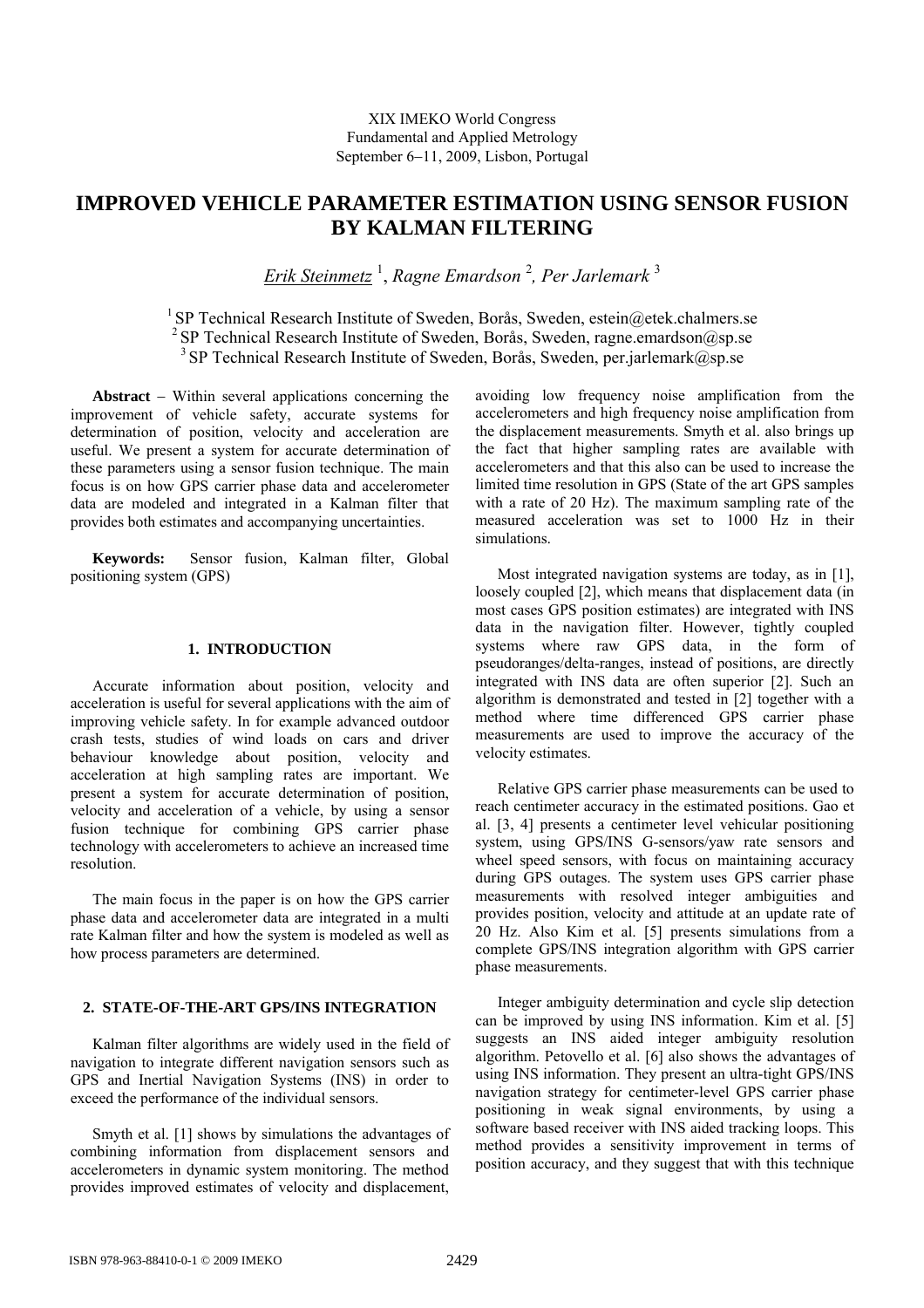the RTK capability could be expanded in weak signal applications, with difficulties to track the carrier phase.

This paper presents high precision (centimeter level) estimation of position, velocity and acceleration for a moving vehicle with an update rate of 1000 Hz. This is achieved by combining GPS and accelerometer data in a tightly coupled multi-rate Kalman filter algorithm. Relative GPS carrier phase measurements are used to achieve the obtained precision in the position, velocity and acceleration.

## **3. MEASUREMENTS**

The developed system consists of accelerometers and GPS receivers. Two accelerometers are mounted in the vehicle perpendicular to each other so that one accelerometer measures the acceleration in the driving direction and the other one measures the acceleration sideways. Booth accelerometers measure the acceleration with a sampling rate of 1 kHz. Due to the design of the accelerometers frequency components below 0.2 Hz are not captured**.** The accelerometer measurements are then transformed to the GPS coordinate system by multiplying them with a transformation matrix  $T$ , where  $\theta$  is the angel between the two coordinate systems. A simplifications is here made of the coordinate systems and the accelerometer data is only projected into the horizontal components of the GPS coordinate system.

$$
T = \begin{pmatrix} \cos \theta & -\sin \theta \\ \sin \theta & \cos \theta \end{pmatrix}
$$
  
\n
$$
\begin{pmatrix} X_{GPS} \\ Y_{GPS} \end{pmatrix} = T \begin{pmatrix} X_A \\ Y_A \end{pmatrix}
$$
 (1)

The GPS equipment consists of a reference antenna and receiver positioned at a known location and an antenna and a receiver mounted on the vehicle, referred to as the rover. Both GPS receivers measure the received signal phase at the respective antenna at two different frequencies,  $f_1$  and  $f_2$ . The observed phase is sampled at a frequency of 20 Hz.

The phase measurements from the rover and the reference receiver can be described by  $(2)$  and  $(3)$ , where  $\varphi$ is the measured phase in fraction of cycles,  $\rho$  is the geometrical distance between the receiver and the satellite, *N* is the integer number of cycles referred to as the ambiguity parameter. The *δt* represents the combined satellite and receiver clock error,  $l<sub>o</sub>$  is the error in the reported satellite position,  $l_t$  is the signal delay in the lower part of the atmosphere referred to as the troposphere,  $l_i$  is the signal delay in the ionosphere part of the atmosphere, and  $\varepsilon$ is measurement error.  $\lambda$  is the signal wavelength and  $f$  is the signal frequency [7].

$$
\varphi_A = \frac{1}{\lambda} \rho_A + N_A + f \, \delta t_A + \ell_o + \ell_i + \ell_t + \varepsilon \tag{2}
$$

$$
\varphi_B = \frac{1}{\lambda} \rho_B + N_B + f \, \delta t_B + \ell_o + \ell_i + \ell_t + \varepsilon \tag{3}
$$

By multiplying (2) and (3) with the signal wavelength and subtracting them, we obtain a phase difference measurement:

$$
\lambda \Delta \varphi = \Delta \rho + N + c \delta t_D + \Delta \ell_t + \varepsilon_D \tag{4}
$$

In (4), we have assumed that the orbital errors and the ionospheric delay are approximately identical for the two receivers, because the separation is relatively small, and thus cancel each other. The contribution from the troposphere, however, depends on the height difference between the rover and the reference station as the signals at the two antennas experiences different amounts of troposphere. The main part of the tropospheric delay that remains can be approximated using height difference information as

$$
\Delta l_t = \Delta z \times \chi_0 \times m \tag{5}
$$

where Δ*z* is the height difference between the rover and the reference. The parameter  $\chi_0$  is the refractivity coefficient at the surface of the earth [7], and *m* is a mapping function used to relate observations in the zenith direction to the direction of the satellite. To achieve the necessary information about the height difference Δ*z* a preliminary estimation of the reference and rover positions are performed using the less precise code observables.

 Start values for the integer parameter, *N*, in (4) are found from evaluating candidates and choosing one set of integer values that optimizes the match between the models and the measurements. We use the code data to find *a priori* values of *N* in this evaluation. The integer values are expected to remain constant in time. There are, however, instants when a receiver temporarily loses the continuous tracking of a certain satellite signal while later resume it. Under such circumstances, the correct value for *N* after the break differs an integer number from the previously chosen value for this satellite. In order to detect these cycle slips, the phase observables *L1* and *L2* at the two frequencies,  $f_1$  and  $f_2$  are compared at two adjacent points in time. The change measured in units of length is expected to be approximately equal at the two frequencies. We form the test

$$
(\lambda_{L1}\Delta\varphi_{L1}(t-1) - \lambda_{L2}\Delta\varphi_{L2}(t-1)) -
$$
  

$$
(\lambda_{L1}\Delta\varphi_{L1}(t) - \lambda_{L2}\Delta\varphi_{L2}(t)) \ge \Psi
$$
 (6)

where  $\lambda$  is the wavelength for signals at the two different frequencies and  $\varphi$  is the corresponding phase difference in (4), and Ψ is the test limit. We use a value of 3 mm for Ψ. This is, with some margin for noise, enough to detect the difficult cycle slip combination of 9 cycles on *L1* and 7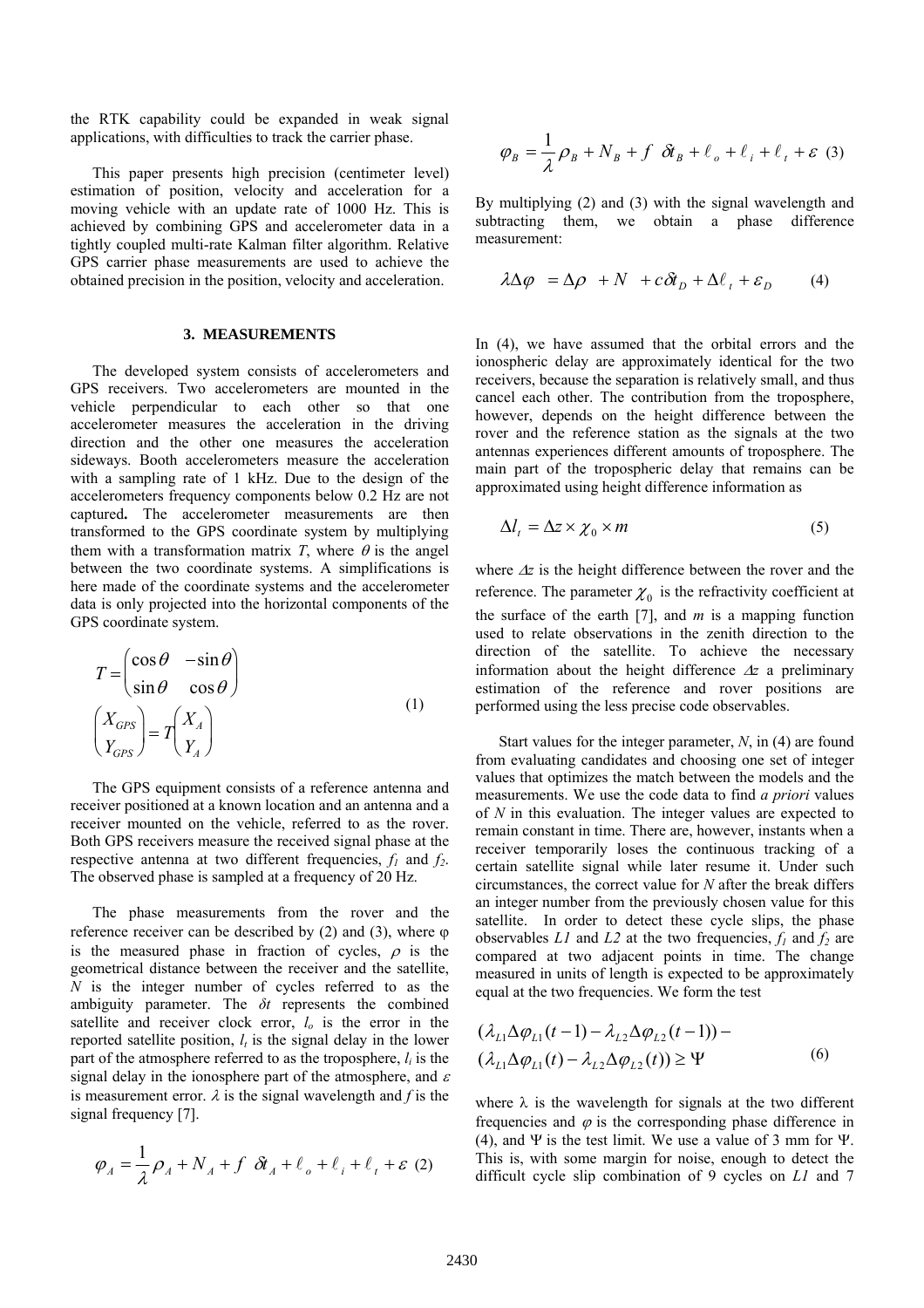cycles on *L2*. If the requirement in (6) is fulfilled for a satellite, this satellite is temporarily excluded from the calculations, and a solution is formed from the remaining satellites. We use this solution to determine an *N* value for the excluded satellite.

By subtracting the derived  $\Delta l$  and *N* from the measures in (4) we obtain a set of corrected phase difference measurements that are used in the estimation procedure.

## **4. SENSOR FUSION**

We estimate the discrete states of the sought parameters, position, velocity, and acceleration using a Kalman filter [8]. The measurement model of the filter is the assumed linear relationship between the input quantity, i.e., the measurements, *z*, and the output quantity, *x*, that we want to estimate. This relationship is described by the observations matrix, *H*, containing the partial derivatives

$$
z = Hx + v \tag{7}
$$

where  $\nu$  is the measurement noise. The input quantity,  $z$ , contains the corrected phase difference measurements from the two GPS receivers and the acceleration measurements in two directions from the accelerometers. The output quantity, *x,* contains the variables

$$
x = \{r_e, r_n, r_v, \dot{r}_e, \dot{r}_n, \dot{r}_v, \ddot{r}_e, \ddot{r}_n, \ddot{r}_v, a_e^{LF}, a_n^{LF}, \tau\}^T
$$
 (8)

where  $r_e$ ,  $r_n$  and  $r_v$  are the components of the baseline between the reference and rover antennas,  $\dot{r}_e$ ,  $\dot{r}_n$ ,  $\dot{r}_v$  are the velocity components of the rover,  $\ddot{r}_e$ ,  $\ddot{r}_n$ ,  $\ddot{r}_v$  are the corresponding acceleration components,  $a_e^{LF}, a_n^{LF}$  are the low frequency components of the rover acceleration not captured by the accelerometers, and  $\tau$  is the difference between the local clocks in the two GPS receivers.

We use a matrix  $\Phi$  to describe the relationship between the current state  $k$  and the next state  $k+1$  of the output quantity, *x*.

$$
x_{k+1} = \Phi x_k + w_k \tag{9}
$$

*where*  $w_k$  is process noise. Hence, the covariance matrix of the process noise  $w_k$ . is

$$
Q = E\big[ w_k w_k^T \big] \tag{10}
$$

Using the state transition matrix  $\Phi$ , we predict the next discrete state  $k+1$  of the position  $\Gamma = \{r_e, r_n, r_v\}$  as a linear function of the previous position, velocity and acceleration:

$$
\vec{\Gamma}_{k+1} = \vec{\Gamma}_k + \Delta t \vec{v}_k + \frac{\Delta t^2}{2} \vec{a}_k
$$
\n(11)

We model the acceleration and the clock difference as random walk processes. The low frequency parts of the accelerations are modeled as Gauss Markov processes.

## *Random walk:*

We define a discrete random walk process,  $\mu$ , as a sampled Wiener process [8]

$$
\mu_{k+1} = \mu_k + n_k \tag{12}
$$

where *n* is a zero mean white noise sequence. Hence the best prediction of a random walk process value is the previous value of the process and thus the representing element in Φ is equal to 1. The process noise covariance matrix can be written as

$$
Q = \alpha \cdot \Delta t \tag{13}
$$

where  $\alpha$  is a constant characterizing the process and  $\Delta t$  is the time between the samples *k* and *k+1*.

 In order to find representative values for our acceleration parameter α, we estimate Q for different *Δt.*

$$
\hat{Q}(k) = \frac{1}{N} \sum (a_m(i) - a_m(i+k))^2
$$
 (14)

where  $a_m$  is measured acceleration. Fig. 1 shows Q for a 27 s long data section. The green curve is based on measurements from the accelerometer mounted in the driving direction of the car and the red curve is based on a preliminary GPS acceleration estimates.



Fig. 1 Example of an estimate of O based on measurements from the accelerometer (green) and GPS (red).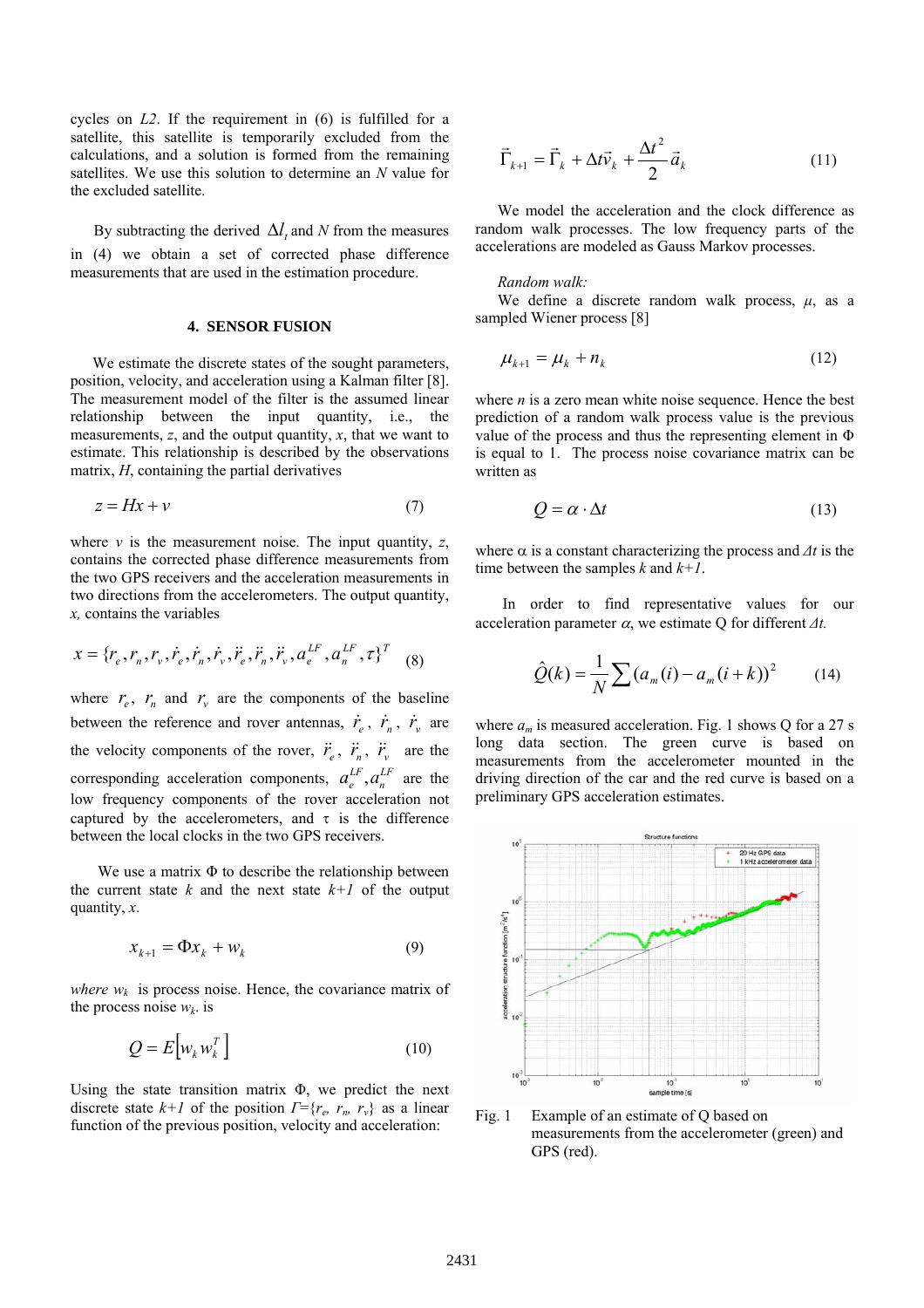A fit to the data in the figure gives a value for  $\alpha$  that we use in our processing.

#### *Gauss Markov:*

 We model the low frequency variations, not captured by the accelerometers, as a Gauss Markov processes which is a stationary Gaussian random process with an exponential autocorrelation function. The modeling is performed by describing the true acceleration,  $\ddot{r}$ , as the measured acceleration plus a slowly varying Gauss Markov process *aGM*:

$$
\ddot{r} = a_m + a_{GM} \tag{15}
$$

The state of the Gauss Markov acceleration is in the Kalman filter modelled as.

$$
a_{GM,k+1} = e^{-B\Delta t} a_{GM,k} + n
$$
\n(16)

where  $e^{-B\Delta t}$ , which describes the exponentially decaying correlation of the Gauss Markov, is the state transition factor used in the Φ matrix to describe the Gauss Markov process and *n* is the process noise of the Gauss Markov process.

 In order to characterize this Gauss Markov process, the accelerometer measurements are compared to GPS-only estimates of the acceleration. The difference between these two sets of measurements represents the low frequency process, *aGM* that the accelerometers do not produce. We estimate the time constant *1/B* of the Gauss Markov process by analyzing the autocorrelation of this difference.

# **MEASUREMENT UNCERTAINTY**

We evaluate the measurement uncertainties using the Kalman filter error covariance matrix *P.* The diagonal elements of the matrix *P* contain the standard measurement uncertainties squared for each output quantity. *P* is determined for each epoch *k* as

$$
P_k = (I - K_k H_k) P_k \tag{17}
$$

where  $H$  is the observation matrix from the measurement model in (7), *K* is the Kalman gain, see [8], and  $P^-$  is the *a priori* error covariance. The *a priori* error covariance is a function of the state transition matrix  $\Phi$ , process noise covariance matrix *Q* and error covariance matrix *P* from the previous epoch, *k-1*.

$$
P_k^- = \Phi_{k-1} P_{k-1} \Phi_{k-1}^T + Q_{k-1}
$$
 (18)

The process noise parameters, in the noise covariance matrix *Q*, are as described in the stochastic modelling statistically determined by structure functions from the driving dynamics of the car.

 As described above the estimated state variables and the corresponding uncertainty in the Kalman filter is dependent on the models and parameters used in the Kalman filter. The measurement uncertainty used as input to the Kalman filter just propagates trough the filter, hence good traceability is achieved. With proper modelling and accurately estimated noise parameters good control of the uncertainty estimates is possible.

# **5. RESULTS**

We evaluated the system by an open-sky field experiment with the measurement system mounted in a car at a test location with minimal obstruction of the GPS signal. The experiment was performed 13.00-14.00 UTC on November 17, 2008. Measurements were collected during 15 minutes. The driving dynamics varied with velocities between 0 and 100 km/h and with both rapid accelerations and decelerations. Fig. 2 shows the speed estimate during an 85 second long section of the experiment. The initial part shows the speed of the car while driving at a freeway, the rapid decrease in speed at the end of the period corresponds to a rapid deceleration at a freeway exit.



Fig. 2 Speed estimate during a period of 85 s (green). A 100 ms long section (black) of this period is presented in Fig.2.

Fig. 3 shows a 100 ms long section of the speed estimate. The section is a short snapshot during the deceleration shown in Fig. 2. In the figure is also shown the measurement uncertainties associated with each speed estimate. As can be seen, the expanded uncertainty is about ± 0.2 km/h using a coverage factor *k*=2. A slight increase in the measurement uncertainty can be seen during the periods with only accelerometer data.